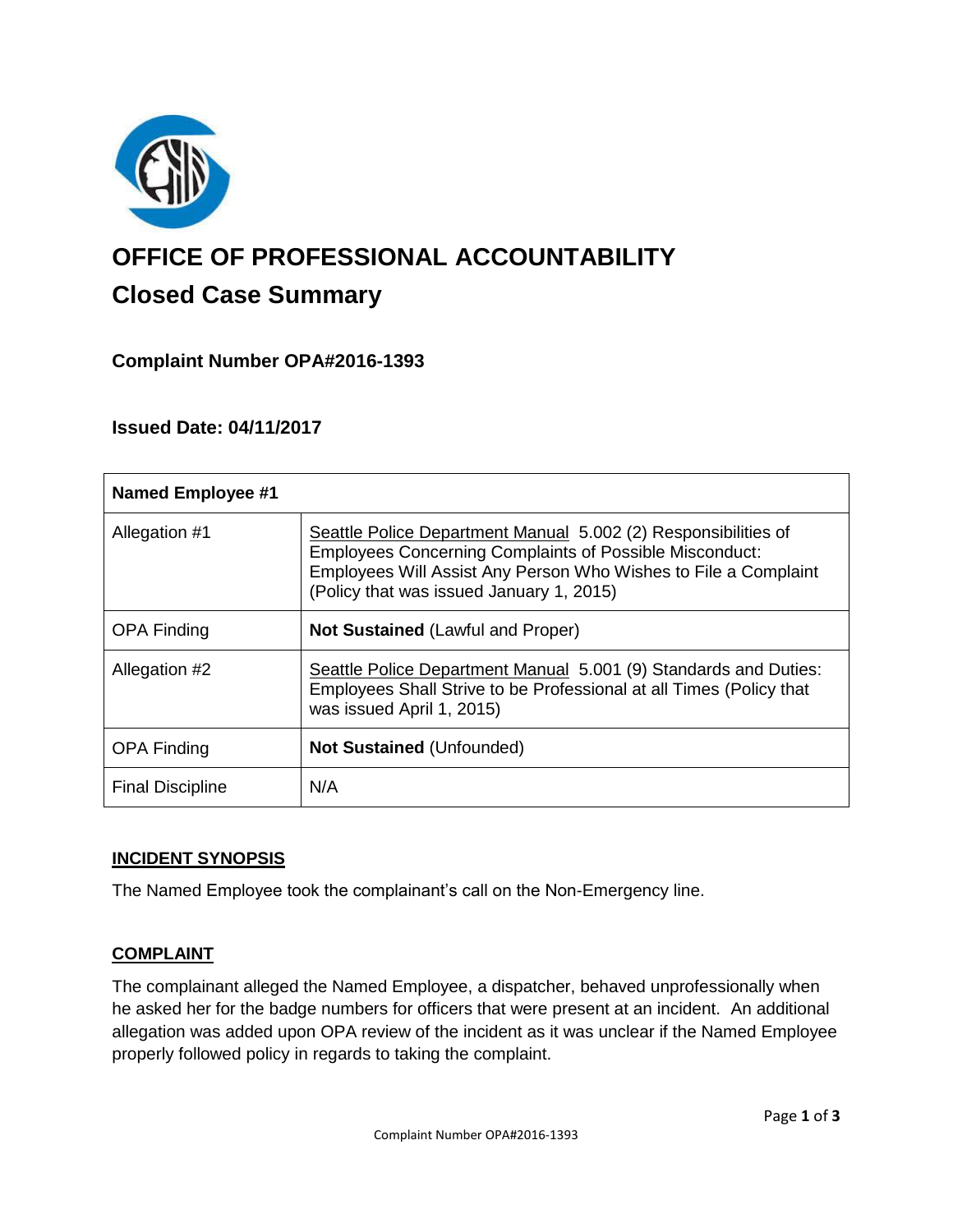## **INVESTIGATION**

The OPA investigation included the following actions:

- 1. Review of the complaint
- 2. Review of Non-Emergency recording
- 3. Search for and review of all relevant records and other evidence
- 4. Interview of SPD employee

## **ANALYSIS AND CONCLUSION**

The audio recording of the telephone conversation between the complainant and the Named Employee clearly demonstrated that the Named Employee took the information she needed to notify a supervisor of the complainant's desire to file a complaint. The Named Employee took extra time on the phone to research and find the incident about which the complainant wanted to file a complaint. The Named Employee gave the complainant the incident/case number he needed and assured him she would refer his complaint to a supervisor who would follow up with the complainant. The Named Employee then routed that information to a supervisor, who attempted to contact the complainant. The complainant did not return the supervisor's calls, but instead filed a complaint with OPA. The Named Employee did not comply with the complainant's request for the serial numbers of the other officers logged to the incident. The Named Employee was under no obligation to provide the complainant with that information, which he could obtain through a Public Disclosure Request. In addition, the training materials of the Communications (911) Section direct call-takers not to screen or gather information about complaints. Rather, they are to take down the information provided and pass it along to a supervisor.

The complainant alleged the Named Employee was angry and unprofessional with him during their telephone conversation. The audio recording of that conversation did not support this allegation. It was possible that part of the reason why the complainant experienced the interaction as negative was a result of miscommunication and the difficulty the Named Employee was having hearing the complainant due to background noise. The Named Employee was polite and explained to the complainant what she was going to do, even using tact when ending the call.

### **FINDINGS**

### **Named Employee #1**

#### Allegation #1

A preponderance of the evidence supported the conclusion that the Named Employee did what was expected of her according to policy and training. Therefore a finding of **Not Sustained** (Lawful and Proper) was issued for *Responsibilities of Employees Concerning Complaints of Possible Misconduct: Employees Will Assist Any Person Who Wishes to File a Complaint.*